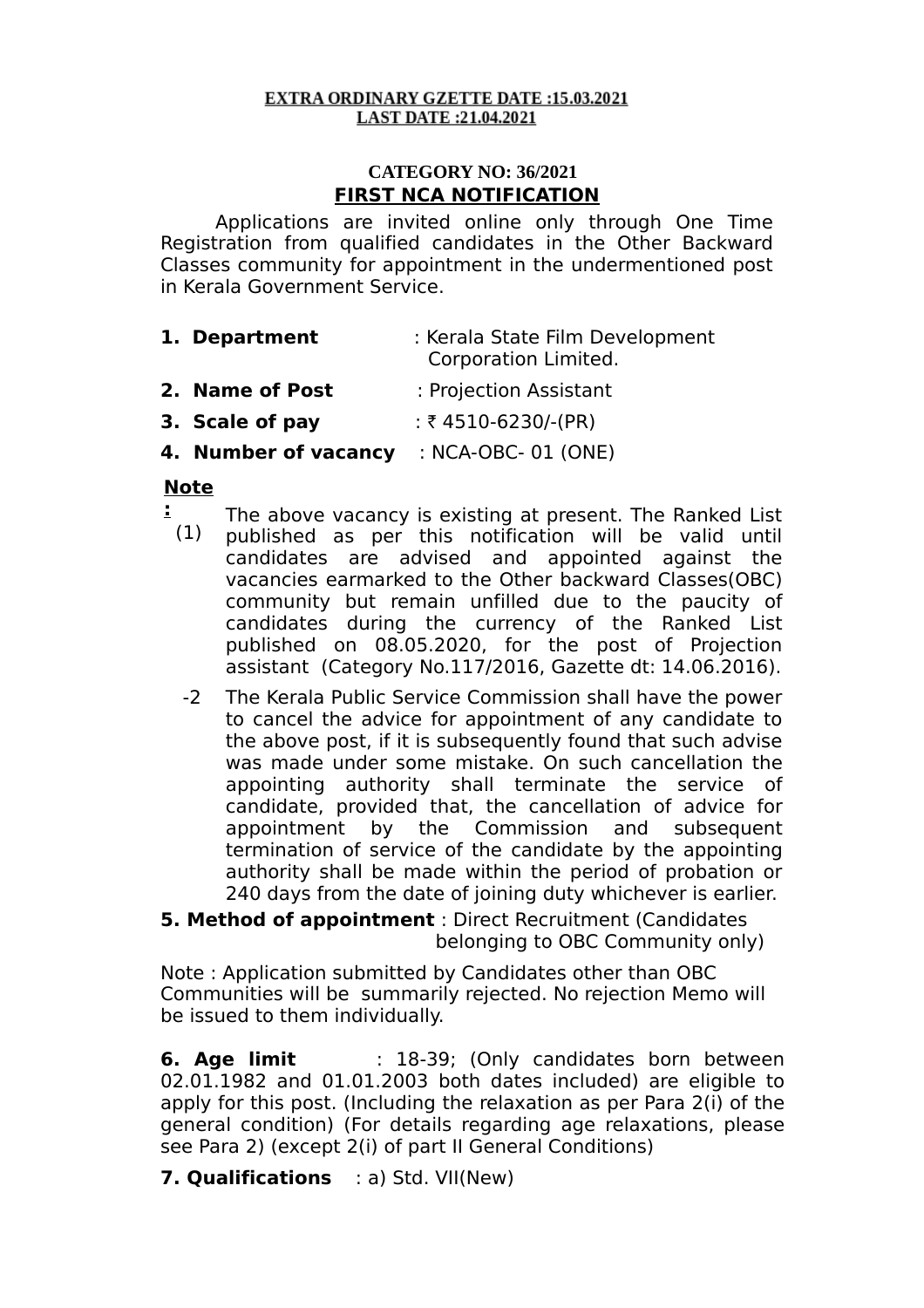b) Licence for operating 35 mm Cinema equipment(Cinema Operators licence) issued by the licencing Board of Government of Kerala

**c)** Experience for one year in operating 35 mm Projection Independently

## **8. Probation:-**

 The candidates selected to the post shall be on probation for a period of two years of duty within a continuous period of three years from their date of appointment to the post.

**Note :** The provisional hands working in the above concern will be given age relaxation to the extent of their provisional service put in subject to a maximum of Five years from the upper age limit provided they are within the prescribed age limit on the date of their first appointment in the above concern. But the regular employees of the concern are not eligible for the above concession for further appointment. The provisional hands should obtain a certificate showing the period of their provisional service in the concern and shall produce the same as and when required by the Commission. It would also be clearly specified in the certificate that they were not working in the regular service of the concern. [for other conditions regarding the age relaxation

please see Para  $2(i)$ ,(ii),(iii),(iv),(vi),(vii),(x) and (xii) of the General Conditions]

- Note 1. Rule 10 a (ii) of Part II KS & SSR is applicable.
	- 2. Candidates who claim equivalent qualification instead of qualification mentioned in the notification shall produce the relevant Government Order to prove the equivalence at the time of verification, then only such qualification shall be treated as equivalent to the prescribed qualification concerned.
	- 3. In the caste of a candidate is wrongly mentioned in the SSLC book, the candidate should claim their original caste in the application and should produce the community certificate / Non - Creamy layer certificate issued from the revenue authority concerned along with the Gazette Notification of the same at the time of certificate verification.
	- 4. Appropriate disciplinary action as per KPSC Rules of procedure Rule 22 will be taken against those candidates who give confirmation for writing examination by making false claims about qualifications such as education,experience etc.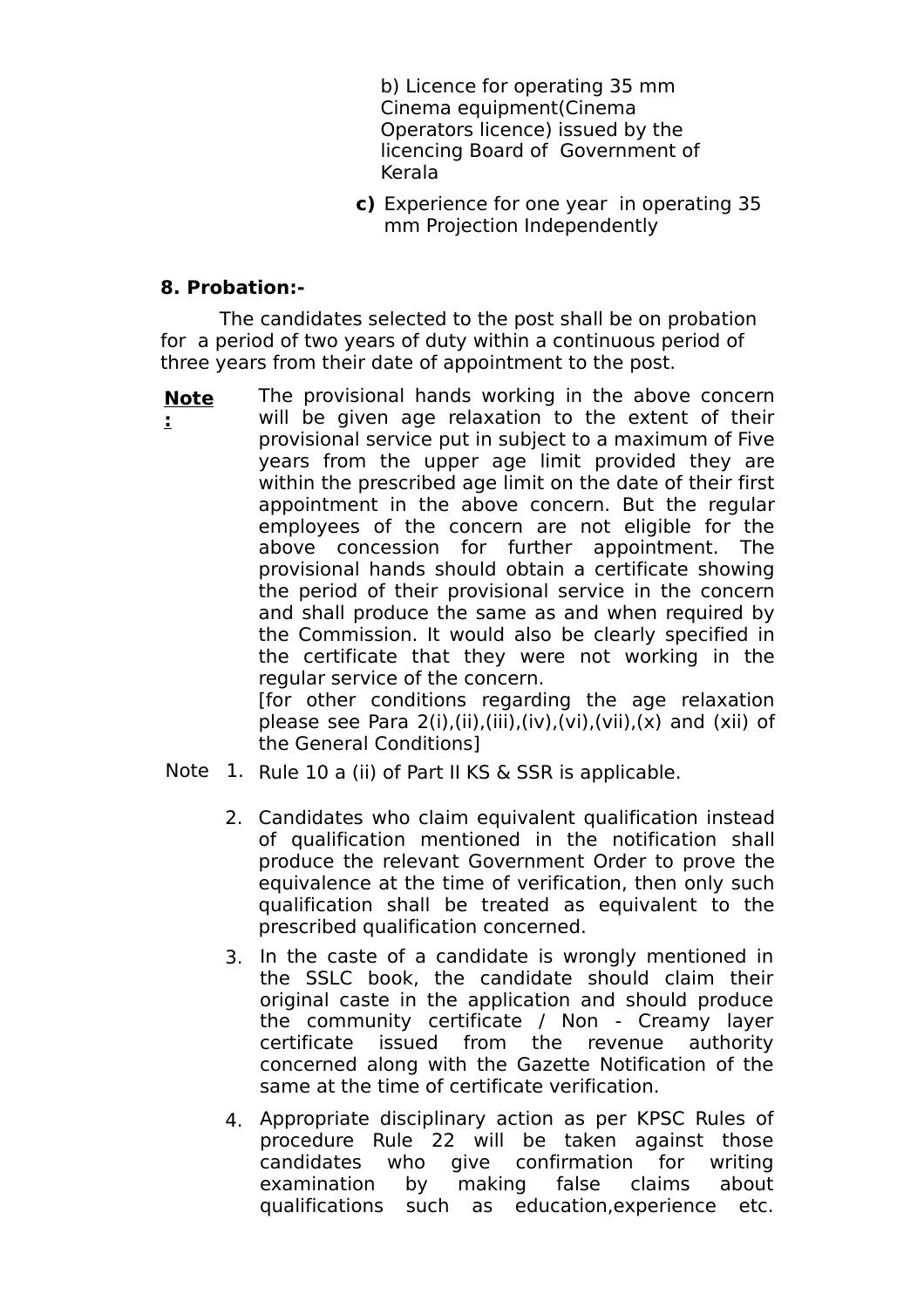regardless of whether they attend the examination or not.

The Certificate to be produced in proof of experience shall be in the form given below :-

### CERTIFICATE OF EXPERIENCE

Name of the Firm (Company/Corporation/ Govt. Department/Co-operative Institution etc.):

Registration Number (SSI Registration or any other Registration Number) :

Date of Registration and Authority issued Registration :

|                                                              | Issued to (here |         |  |  |                  | enter Name and |  |  |  |  |  |
|--------------------------------------------------------------|-----------------|---------|--|--|------------------|----------------|--|--|--|--|--|
|                                                              |                 |         |  |  |                  |                |  |  |  |  |  |
|                                                              |                 |         |  |  |                  |                |  |  |  |  |  |
| mentioned person has worked/has been working/ is working in  |                 |         |  |  |                  |                |  |  |  |  |  |
| this institution as an Independent 35 mm projection Operator |                 |         |  |  |                  |                |  |  |  |  |  |
| as                                                           |                 | Regular |  |  | worker/Temporary |                |  |  |  |  |  |
| worker/Apprentice/Trainee/Casual Laborer (strike off         |                 |         |  |  |                  |                |  |  |  |  |  |
| whichever is not applicable) on `Rs as per day/per           |                 |         |  |  |                  |                |  |  |  |  |  |
|                                                              |                 |         |  |  |                  |                |  |  |  |  |  |
|                                                              |                 |         |  |  |                  |                |  |  |  |  |  |
|                                                              |                 |         |  |  |                  |                |  |  |  |  |  |

Place:

Date: Case of the Signature with date Name and Designation of the Issuing Authority with Name of the Institution.

> (Office Seal) **DECLARATION**

Certified that Sri./Smt...................................................... mentioned in the above Experience Certificate has actually worked/is working as an Independent 35 mm projection Operator in the above Institution during the period mentioned therein as per the entry in the .................................register (mention the name of Register) maintained by the employer as per the provision of …............................... Act (Name of the Act/Rules to be specified)

Also certified that I am the authorized person to inspect the Registers kept by the employer as per the provisions of the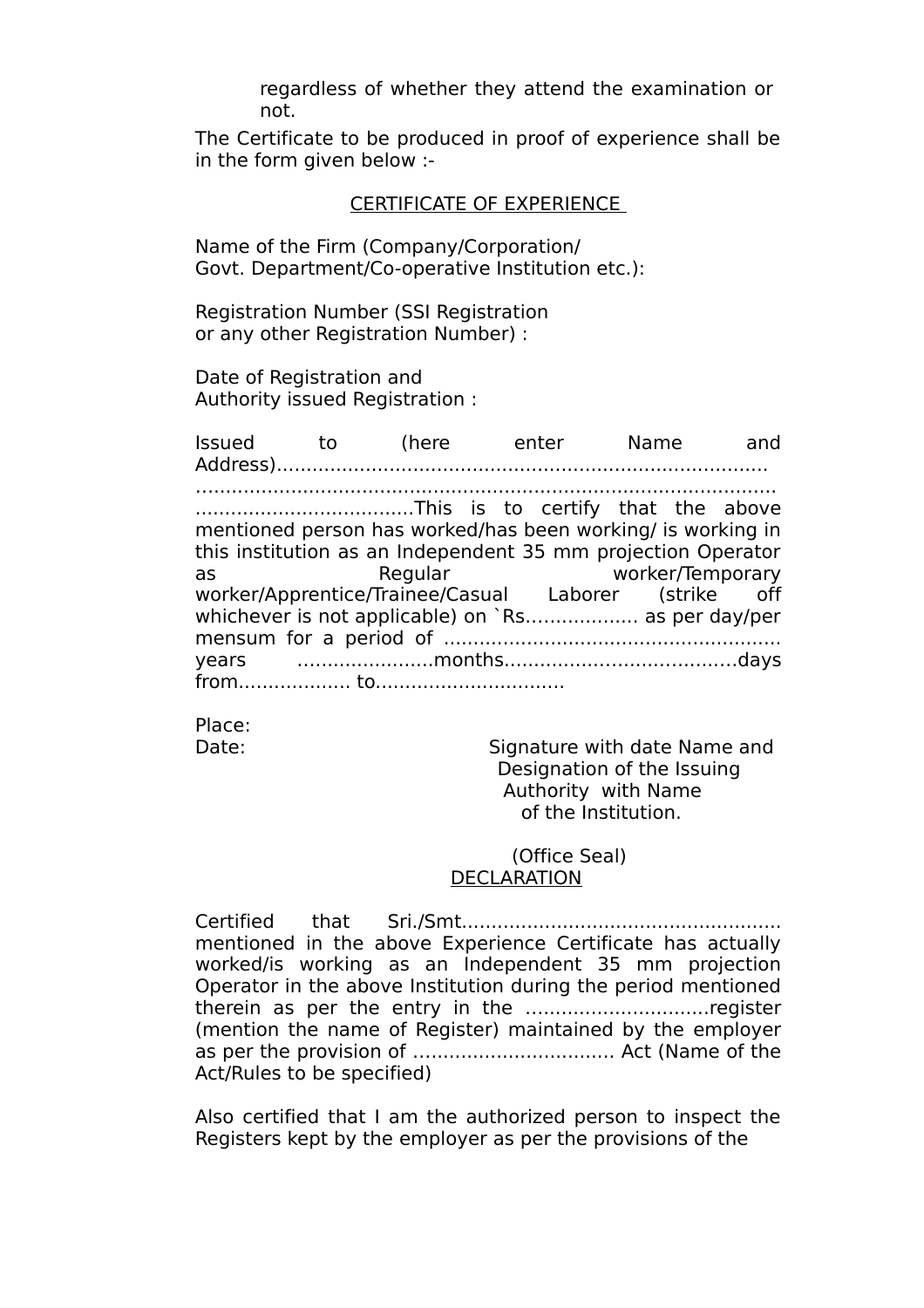Act/Rules of the …..........…............................... State /Central Government. Place:

Date

Signature with date,

 Name of Attesting Officer with Designation &Name of Office

(Office Seal)

NB : The veracity of the Experience Certificate will be subjected to scrutiny and legal action will be taken against those who issue or produce bogus certificate.

## **Note:-**

1. Only candidates who upload the scanned image of the experience certificate mentioned in the above format can apply for this post.

2. The Experience should be one acquired after obtaining the academic or other basic qualifications and prior to the Last date fixed for receipt of application for the post.

3. The experience certificate should be countersigned by an authorized officer of the State/Central government.

4. For further details regarding experience, please see para 19 of Part II of the General Conditions.

5. Please specify the post held or nature of assignment – Casual laborer, paid/unpaid, Apprentice/Regular worker or Temporary workers.

- 9. Mode of submitting Application:
	- **a.**Candidates must register as per ONE TIME REGISTRATION with the official Website of Kerala Public Service Commission **www.keralapsc.gov.in** before applying for the post. Candidates who have registered can apply by logging on to their profile using their User-ID and Password. Candidates must click on the **'Apply Now'** button of the respective posts in the Notification Link to apply for a post. Name of the candidate and the date of photograph taken should be printed legibly at the bottom portion. The photograph once uploaded meeting all requirements shall be valid for 10 years from the date of uploading. There is no change in other instructions regarding the uploading of photographs. No application fee is required. Candidates are responsible for the correctness of the personal information and secrecy of password. Before the final submission of the application on the profile candidates must ensure